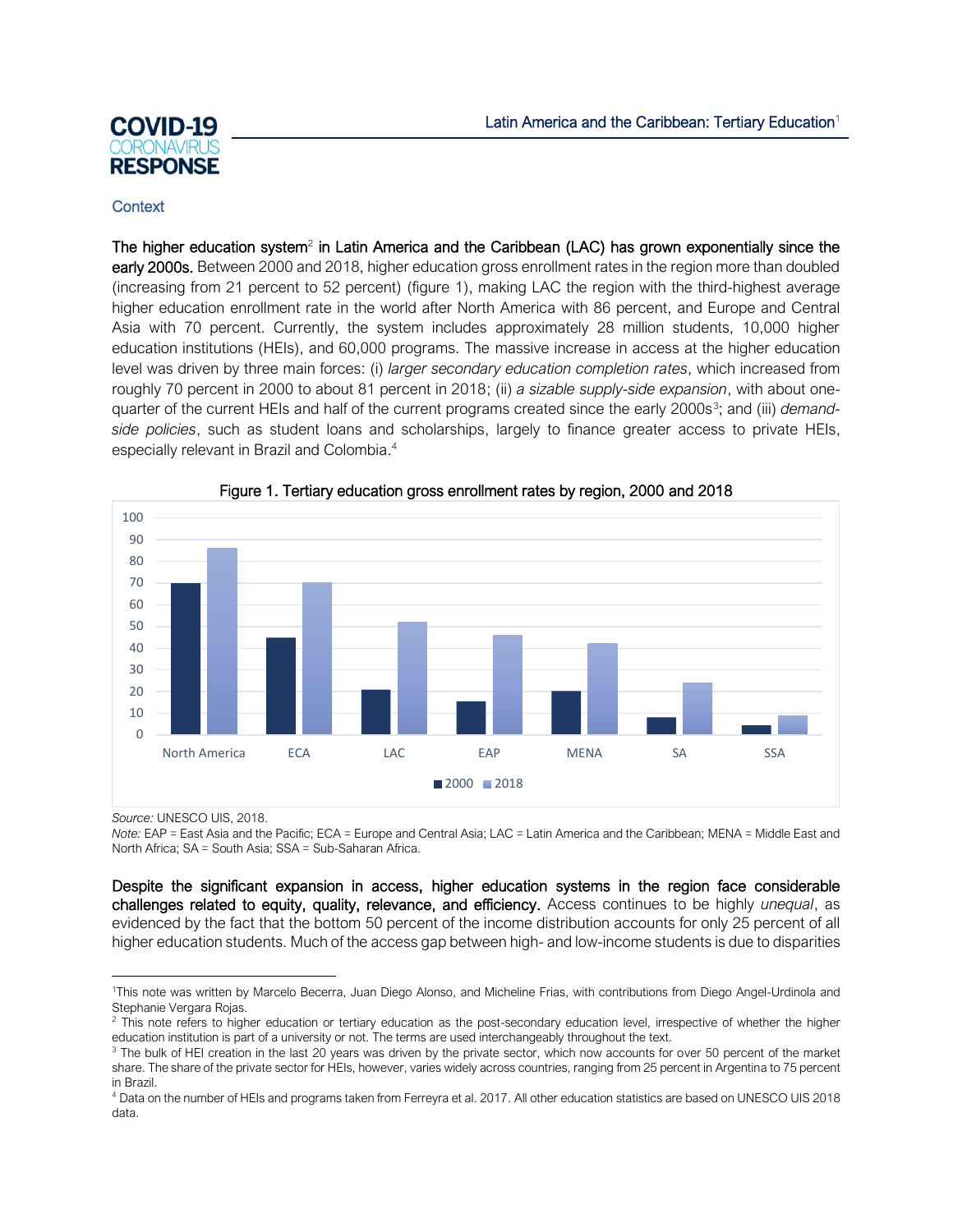that arise before higher education. Additionally, while the increased number of HEIs has been able to somehow accommodate the excess demand, this has come at the expense of *quality* for the most part due to weak quality assurance mechanisms. Low quality is exacerbated by a wide range of study programs that are not aligned with the new needs of the labor market. Finally, graduation rates are a troubling indication that some things do not seem to be working. For instance, on average, about half of the population aged 25–29 in LAC who enrolled in a HEI have completed a degree—either because of delays in expected time-to-graduation or outright dropout.<sup>5</sup> This graduation rate, at about 46 percent, compares poorly, for example, with that in the United States (67 percent). The higher education completion rate in the region has also declined over time, as individuals now aged 60–65 had an average completion rate equal to 73 percent.

In addition, higher education systems have made only limited use of technology. Except for Brazil, Colombia, and Mexico, which together produce more than half of the massive open online courses (MOOCs) in the region, the incorporation of information and communication technologies (ICTs) into tertiary education systems in the region remains low and has primarily focused on improving administrative processes rather than pedagogical methods.<sup>6</sup> Overall, LAC has lower rates of digital technology adoption than similar countries in the Organisation for Economic Co-operation and Development (OECD). Barriers, such as taxes and tariffs, also often drive up the price of technology. For example, smartphones and tablets in some countries in the region are among the most expensive in the world.<sup>7</sup> Therefore, many HEIs have been reluctant to incorporate e-learning into their schools and therefore lack well-developed approaches to using technology to enhance teaching and learning.

# Coronavirus Implications for Higher Education

The COVID-19 pandemic has caused a major disruption to HEIs in the region. Most LAC countries have declared a general quarantine and closed schools to stop the spread of the virus.<sup>8</sup> Approximately 97 percent of tertiary students—roughly 27 million people—are now out of school in the region. Since the school year for the bulk of HEIs programs usually runs by quarters or semesters, sudden massive HEI closures by early March 2020 have led to ad-hoc distance learning and mitigation strategies. In HEIs where classes have not been suspended, these strategies have been implemented to varying degrees across the region (see box 1 for examples). Given the unpredictable circumstances, the reopening of HEIs is not expected for some time. What follows is a discussion of the likely short and medium term implications of the crisis on critical dimensions of the higher education system across the region.<sup>9</sup> These implications are the result of the combination of the preexisting challenges mentioned above, preparedness to provide distance education, and the expected intensity of the health and economic crisis.

#### *Implications for teaching and learning*

**Equity.** Attempts to continue schooling through ICTs introduces equity concerns. Despite years of efforts to incorporate ICTs into teaching, little progress has been made in the region to date. Many low-income students lack computers or reliable access to broadband internet. Hence, a reliance on ICTs could exacerbate the existing inequalities given this "digital divide." In addition, with the expected increase in economic problems to afford both direct and indirect costs of education, and less access to guidance counseling and the protective environment of university campuses, many students facing economic and socio-emotional difficulties may discontinue their programs.

<sup>5</sup> Ferreyra et al. 2017.

<sup>6</sup> Pérez Sanagustín, Maldonado, and Morales 2016; OECD 2015.

<sup>7</sup> Dutz, Almeida, and Packard 2018.

<sup>8</sup> UNICEF 2020.

<sup>9</sup> World Bank 2020.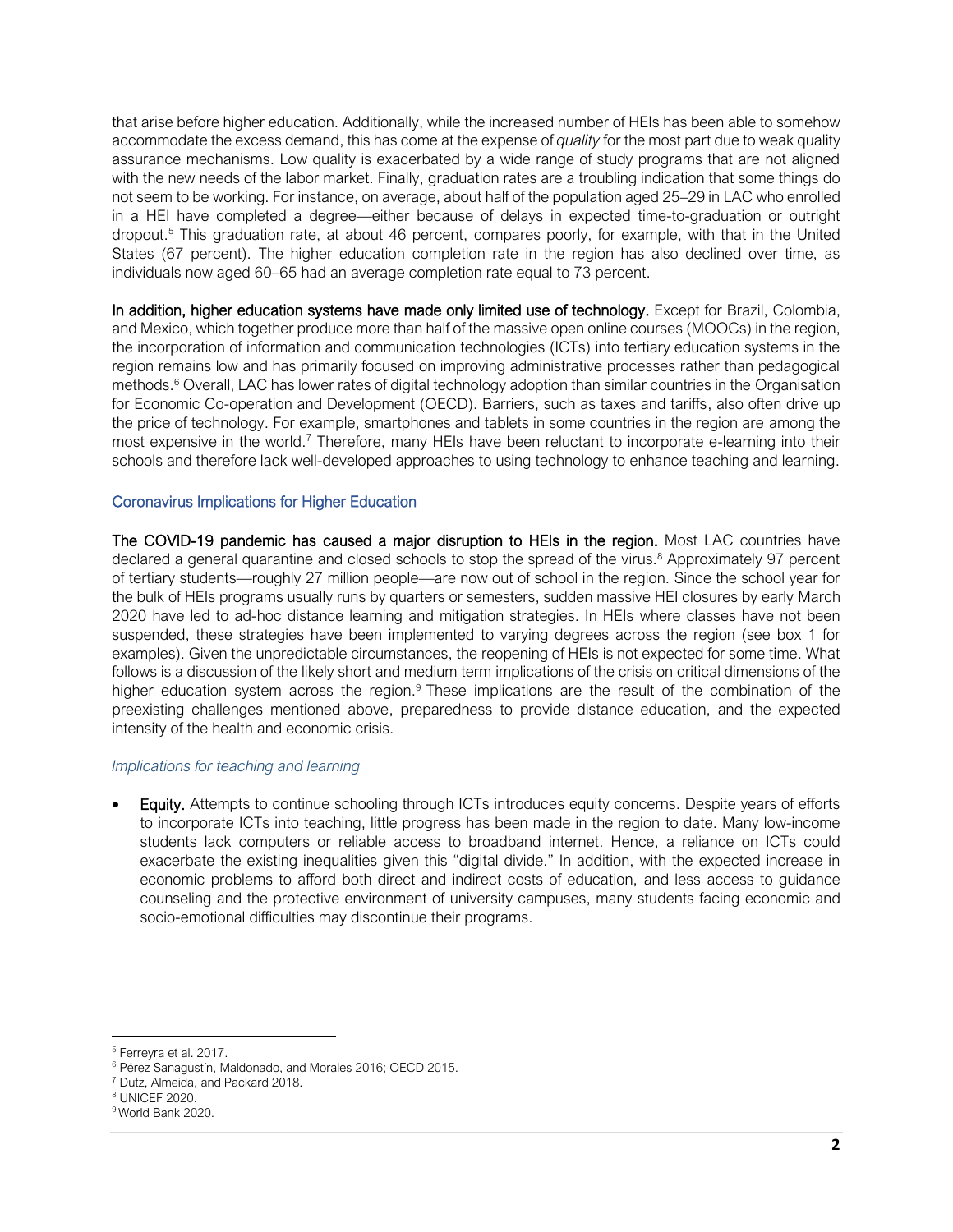• Quality. Concerns about the quality of higher education may also be aggravated by the crisis. As a result of HEI closures due to the spread of COVID-19, many LAC countries have resorted to distance education to continue teaching and learning. Nevertheless, this sudden move has occurred with little time for faculty and students to prepare; to acquire the necessary equipment; or to improve their ICT, digital, or social media skills. Anecdotal evidence from experience so far seems to point to a significant increase in the teaching quality gap, because some faculty members are poorly trained or inexperienced in distance learning. With little support, over 1.9 million faculty members are experiencing stress and anxiety besides coping with their confined life during the pandemic, which may further impact teaching quality. 10

In a region already suffering from low skills acquisition and few high-quality HEIs, the disruption of structured academic work and research may lead to further losses in knowledge and skills building, which could have an impact on expected earnings and productivity in the medium term. This impact is particularly high for students in low-quality private HEIs—also known in the region as "garage universities"—which are disproportionately attended by lower-income students. Unfortunately, LAC has a high share of these private institutions, which have only a very basic infrastructure and limited academic resources and typically invest more in marketing to attract students than in quality.<sup>11</sup>

**Relevance.** Relevance may also be an increased concern, especially for tertiary technical institutions. It may become very difficult to virtually teach technical subjects, which typically require labs and technical equipment. Few public and private HEIs in the region have attempted to develop virtual reality (VR) labs using 3D graphics with a desktop computer and a head-mounted display. These VR labs offer the advantages of providing practical training without the need of costly capital investment. Nonetheless, the region largely lacks capacity to develop VR

#### Box 1. Snapshot of ad-hoc COVID-19 mitigation efforts in LAC

Brazil. Fifty-six of the 69 federal universities have suspended classes indefinitely without any alternative educational measures. Of the 13 that have not suspended classes, six are maintaining partial openings and seven are offering remote learning. The National Ministry of Education has created a public dashboard dedicated to providing detailed and timely COVID-19 related HEI activity (that is, suspensions, remote learning, and partial openings) on its website.

Mexico. Beginning June 1, Mexico will begin regular assessments within each of the country's 32 states to determine the degree of reopening HEIs. However, Mexico City, which accounts for 30 percent of Mexico's confirmed COVID-19 cases, will not reopen universities until September. Meanwhile, teaching and research in HEIs continue with the support of a wide range of technological tools (virtual classrooms, remote communication platforms, digital materials).

Nicaragua. Following the Easter holiday on April 12, public universities classes have resumed as normal, despite protests from students, human rights organizations and health experts.

#### *Sources:* Americas Society/Council of the Americas (AS/COA) and UNESCO.

simulation software adapted to the local language and to local pedagogical needs. VR labs can be used to impart practical training to higher education students and/or to provide lifelong learning opportunities for employed workers.

Further, students enrolled in university programs requiring lab work, field research, and/or practice, such as programs in the physical and material sciences, may be unable to acquire the applied skills necessary for the labor market. In some countries, like Argentina, teacher training programs are offered by tertiary technical institutions (not universities). Therefore, this may affect the quality of future teachers as practicums in the classrooms cannot be done. Finally, teaching socio-emotional skills, such as teamwork, problem-solving, active listening, and empathy, which are critical new skills to the labor market these days, may be more difficult in the absence of physical classrooms. New approaches to teaching online will therefore have to reassess how to incorporate virtual training on these "soft skills," as well.

<sup>&</sup>lt;sup>10</sup> Data from World Bank Education Statistics (EdStats);

[https://databank.worldbank.org/reports.aspx?source=1159&series=SE.TER.TCHR#.](https://databank.worldbank.org/reports.aspx?source=1159&series=SE.TER.TCHR)

<sup>&</sup>lt;sup>11</sup> Angulo-Galvis 2012.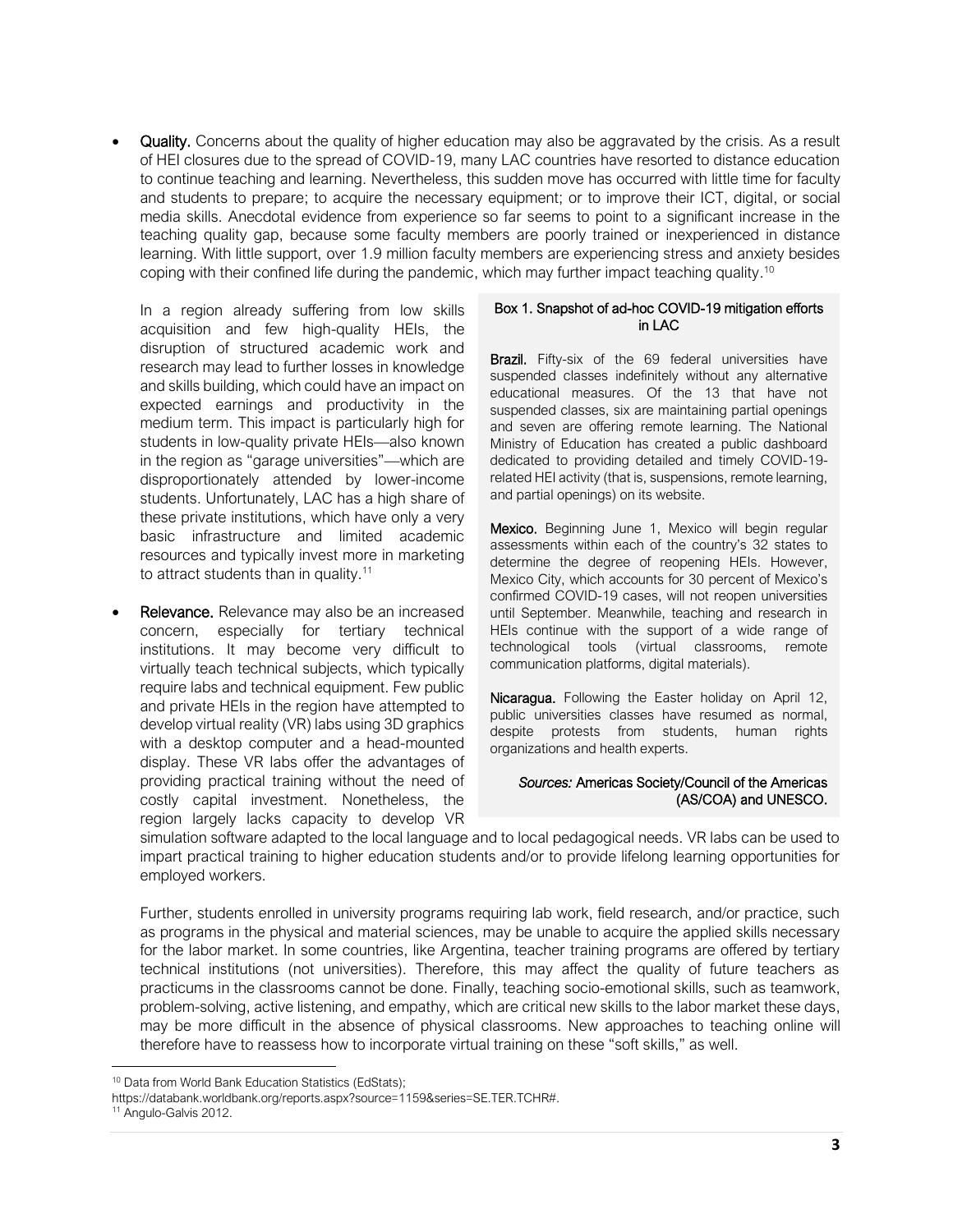#### *Implications for admissions, examinations, and graduation*

- High-stakes exams. Approximately 90 percent of all students enrolled in secondary education in LAC will likely be out of school for some time, and the percentage is growing rapidly.<sup>12</sup> This could hinder student transition from secondary to tertiary education due to disruptions in learning, exit examinations, and graduation. For instance, in Brazil the government has refused to cancel the secondary exit exam, known as the ENEM, despite a strong demand from students and parents to postpone it. Consequently, many students, particularly from vulnerable backgrounds, will be ill-prepared to take an exam that will determine their eligibility for higher education programs. Students in countries like Colombia and Ecuador are in a similar predicament.
- Higher education completion. The current situation, which could extend beyond what was initially planned, will increase the risk of definitive dropout, which is already a formidable challenge for the sector. To date, only Mexico and Peru have a higher education completion rate near that of the United States (equal to about 65 percent). COVID-19's disruption to learning and assessments is expected to delay student transition and graduation decisions even further, and disproportionately so in the case of students from low-income backgrounds, who are most susceptible to dropping out.

## *Implications for supply and demand*

- General public HEIs. While it is too early to fully assess the pandemic's impact on the global economy because of its undetermined duration, COVID-19 will likely lead to a significant shock in the supply of general public HEIs. Global GDP growth is expected to decrease by 3 percent in 2020.<sup>13</sup> This will be exceptionally difficult for the LAC region, which has suffered from slow growth in recent years and is projected to face a 5.3 percent GDP decline this year—the worst in its history.<sup>14</sup> Consequently, public higher education systems that were already fiscally constrained will have to make some tradeoffs to increase *efficiency*, including potentially laying off faculty and staff and/or freezing salary increases, shortening and consolidating academic programs, and reducing investments in research and student support services, while trying to redirect more resources to online learning tools and resources. While this will present some challenges for the sector in the short and medium term, these actions may in fact benefit the system in the long run.
- Technical public HEIs. Like general public HEIs, technical public HEIs may suffer from less public funding due to the economic shock of the crisis. With few exceptions, such as Brazil, Chile, and Colombia, technical education is limited across LAC as more resources to further higher education have gone to universities, which have historically attracted more high-school graduates than technical HEIs because of their perceived higher quality in the region. However, given the shorter degree cycles (two to three years), demand for tertiary technical institutes, which has previously been driven by low-income students, may begin to draw in more nontraditional students. Therefore, technical public HEIs will also be faced with the challenge of improving their *efficiency*, given the pandemic.
- **Private HEIs.** Losses in tuition fees for private HEIs could mean a further reduction in the supply of higher education. Private universities, which account for the bulk of the higher education supply in LAC, face the possibility of having to downsize in the short term by reducing the number of personnel and scaling back program offerings. It is also possible that, in some instances, the severe economic recession that is predicted to follow the pandemic could result in the permanent closure of some private HEIs.

<sup>12</sup> Duvillier 2020.

<sup>13</sup> Gopinath 2020.

<sup>14</sup> *UN News* 2020.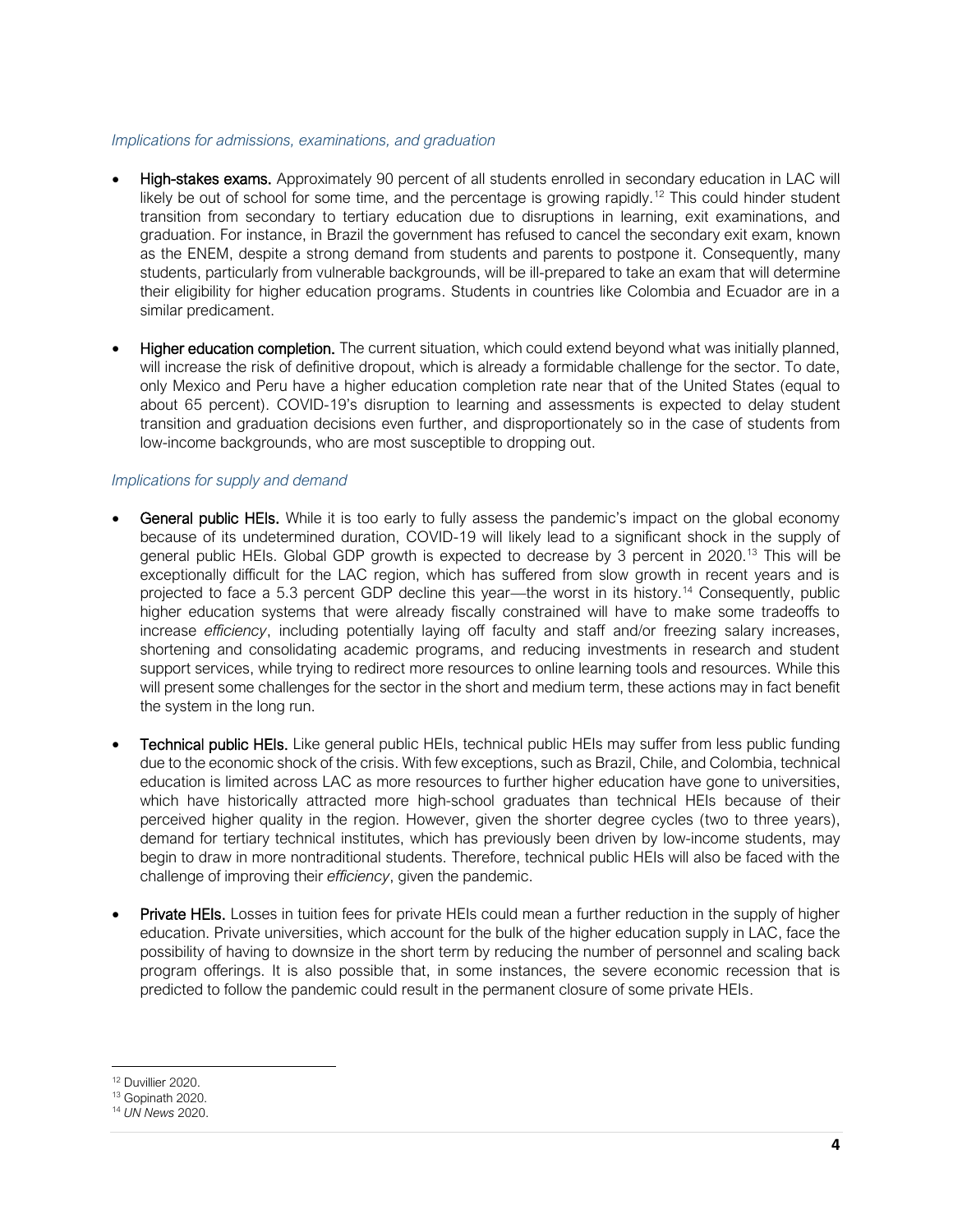**Demand-side effects.** A decline in overall demand for higher education is also highly probable due to the pandemic. Imposed unemployment will result in financial hardships and the ability for individuals, especially from already low-income backgrounds, to pursue or continue tertiary education. With many jobs lost due to the crisis, many students may be unable to afford the direct and indirect costs of enrolling or re-enrolling in higher education, such as tuition and other attendance fees, textbooks, and room and board. In addition, the suspension of most international travel and school closures will likely reduce the enrollment of international tertiary education students, a phenomenon that has been steadily growing in recent years and is highest in Argentina and Mexico, with 88,873 and 25,125 international students hosted in 2017, respectively. 15

# Recommendations

The COVID-19 crisis deepened LAC's higher education challenges. The region, which has made progress toward the expansion of higher education, now faces the dilemma of needing to rapidly and creatively address the pervasive equity issues beyond the digital divide, while managing resources efficiently. Although the road ahead may seem daunting, the recommendations below aim to support the region with measures to not only mitigate the impact of COVID-19 in the short and medium term, but also to improve the equity, quality, relevance, efficiency, and sustainability of the sector in the longer term, and, thus, to "build back better." These recommendations, although mostly valid for the region, will need to be adapted to each country's unique context.

1. Ensure equitable remote learning opportunities. To safeguard education for all higher education students, the region will need to quickly optimize its *digital strategy* so it is informed by the current challenges and deploys a *multimodal approach* through a variety of available tools and channels, including radio, television, the internet, and cell phones. Rapid Response Surveys, which can consider feedback from faculty/staff and students, should be conducted where possible to assess and optimize the digital preparedness of HEIs to support teaching and learning and continued research. The coronavirus provides the region with an opportunity to expand access to ICT (for example, internet, laptops, tablets) and deepen engagement with students inside and outside of the classroom. Policies designed to respond to the pandemic's impact on higher education must incorporate access to ICT as a priority. Therefore, governments will also need to rethink their teaching and learning approach and provide substantial training and support to faculty and staff to ensure the adequate use of technology to enhance learning and engage students.<sup>16</sup> Such an effort calls for the incorporation of a range of technological tools—for example, polling, Google Docs, video tutorials, and annotation tools—beyond PowerPoint presentations.<sup>17</sup> Chile provides a good example of what is possible in the region (see box 2).

<sup>15</sup> Data from UNESCO UIS; [http://data.uis.unesco.org/.](http://data.uis.unesco.org/)

<sup>&</sup>lt;sup>16</sup> ICT policies may include, but not be limited to (i) providing higher education students and faculty/staff with laptops or tablets, where feasible; (ii) training students and faculty members on remote learning tools; and (iii) giving faculty members the flexibility to adapt their course plans and grading policies to the new modalities.

<sup>&</sup>lt;sup>17</sup> Derek Bok Center for Teaching and Learning, n.d.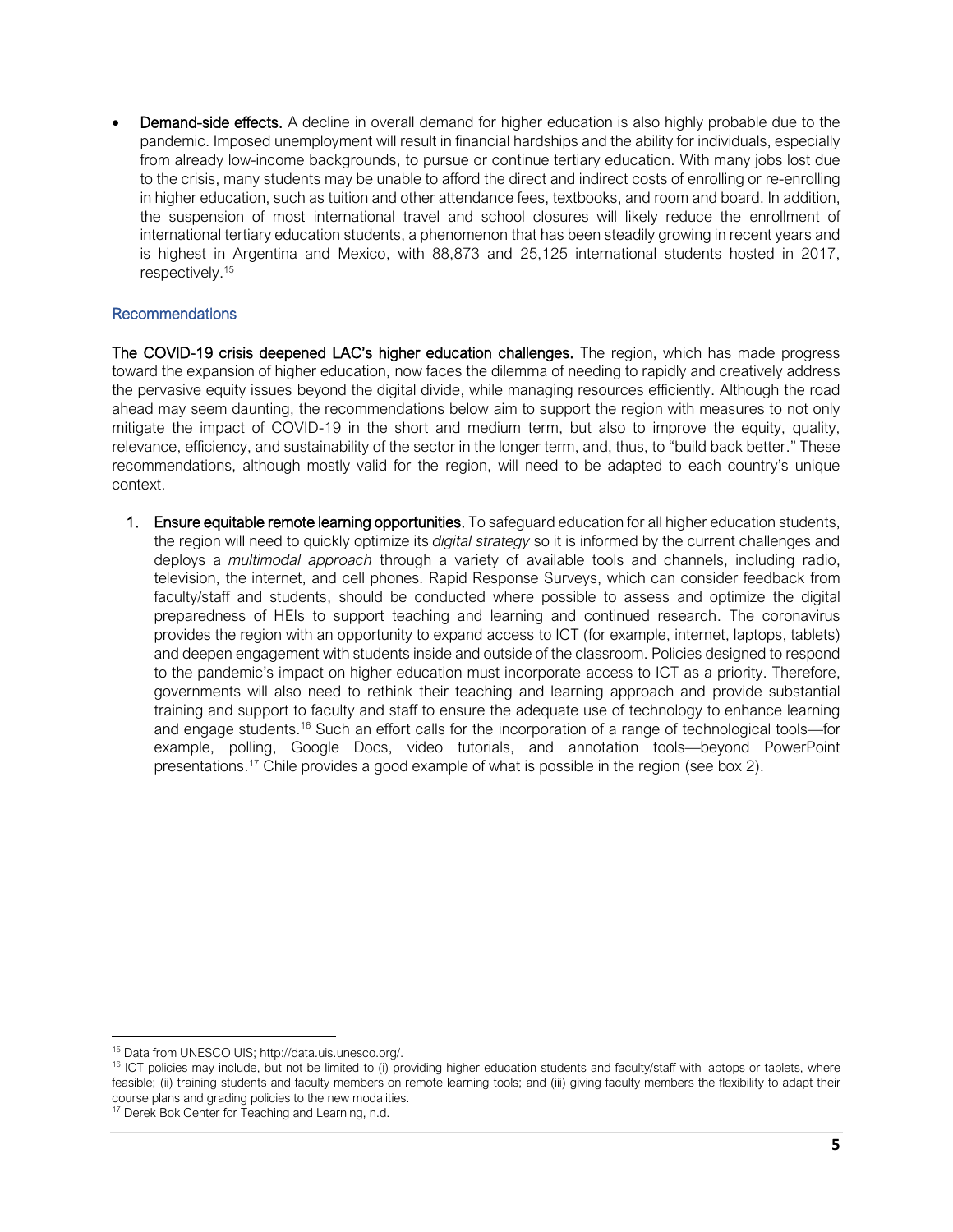#### Box 2. Chile's COVID-19 Higher Education Action Plan

To support HEIs in replacing face-to-face classes with alternative teaching modalities and to continue training and service delivery in the country, Chile has quickly mobilized its resources by (1) assigning a task force within the Ministry of Education (MINEDUC) to coordinate state-wide higher education interventions during the crisis; (2) ensuring access to online teaching tools (for example, Google Suite applications) for all HEIs; (3) dedicating funding for long-term distance learning solutions; (4) establishing an alliance with high-quality HEIs in the country to share their best practices with the higher education network; (5) mandating regular information dissemination from HEIs to MINEDUC and students to track updates on academic activity during the pandemic; and (6) extending student financial aid applications.

Chile's efforts are helping to address the impact of the pandemic on the higher education system not only in the short and medium term, but also in the long term.

#### *Source:* Ministry of Education of Chile 2020.

- 2. Support vulnerable students. To encourage re-enrollment and reduce the risk of dropout, particularly among students from low socioeconomic backgrounds, governments can explore ways to provide temporary monetary and non-monetary aid. Forms of assistance may include scholarships and affordable loan options, remedial courses, academic and career counseling, and peer mentoring, among others. Some countries and states like São Paulo are already providing similar measures in basic education. The World Bank team has been discussing with the Colombian government how to scale-up student loans under the current higher education project, while making them more affordable. Ecuador, with support from the World Bank, has been implementing computer-assisted student remediation programs in mathematics in its technical and technological institutes. To the extent possible, these measures should be supported in the interim as well as in the medium term, once in-person classes resume.
- 3. Adapt admissions, examinations, and graduation policies. Develop strategies for the current academic year that allow for the *progressive transition toward virtual HEI admissions and alternative plans for examinations and graduation policies*. For instance, HEIs can consider using a pass/fail system (or other relatively simple-to-implement systems) to make immediate decisions on transition and graduation. In addition, HEIs will need to establish a system for identifying at-risk students and creating more flexible options to keep these students from falling behind, such as creating customized coursework and schedules. Finally, a more robust system will need to be developed for scenarios that include extended or frequent closures during the 2020–21 (or 2021) academic year.
- 4. Build capacity and sustainability. Given the unpredictability of the pandemic and its repercussions, the region should develop *comprehensive medium and longer term action plans* that consider alternative scenarios, such as "best- and worst-case" scenarios to ensure efficient and effective service delivery during 2020–21 (or 2021) and beyond. To this end, *guidance and protocols* should be developed and all stakeholders, including local governments, HEI authorities, faculty, staff, students, and parents, should be informed about these alternate plans beforehand. HEI school leadership teams will also need to be trained to be able to respond and adapt more effectively. Therefore, plans must be designed using an *agile approach* to adapt to sudden changes and to improve effectiveness during implementation.
- 5. Enhance quality assurance mechanisms. Governments should work with their existing quality assurance agencies to develop flexible approaches to *evaluate the quality of the ad-hoc online and blended academic programs and adjust accreditation procedures and scheduling*. Furthermore, an ongoing working group consisting of members from the ministries of education, quality assurance institutions, and higher education administrators can help address operational challenges during this transition and develop standards for evaluating more distance/blended learning programs, which are likely to arise after this crisis.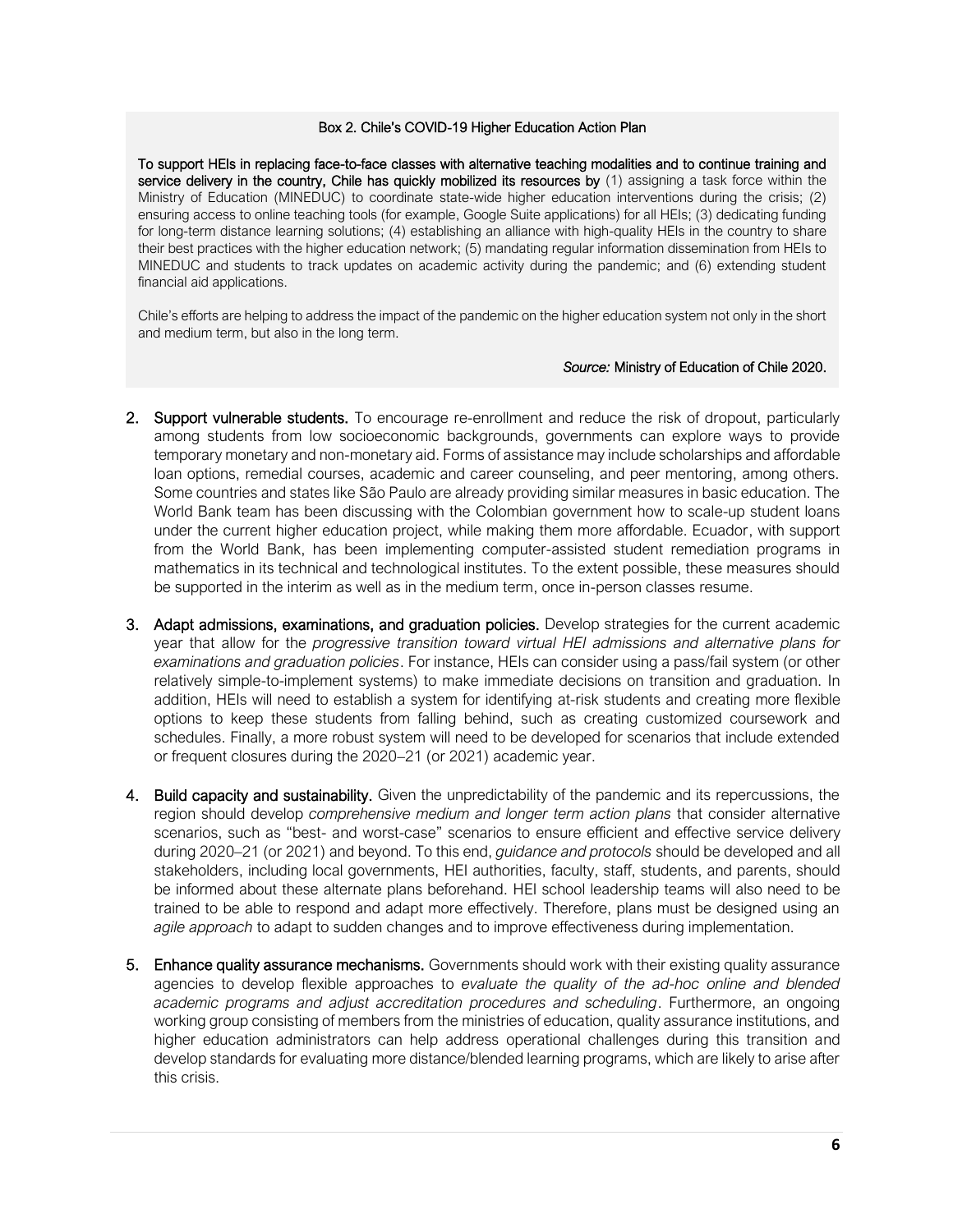- 6. Improve the efficiency of technical higher education. A more efficient technical higher education system could help mitigate the economic and educational shocks of the crisis. Technical higher education, if well designed and implemented, has the potential to improve worker productivity and integration into the labor market in LAC. Also, because it is shorter, it helps reduce student dropout and improves labor force participation rates. Therefore, if made more efficient (for example, streamlining fields of study to those more relevant to the labor market; reallocating infrastructure, equipment, and human resources; and increasing financial autonomy, supported by quality assurance), technical HEIs could become, in the medium term, a more viable solution for many students in the region, especially, but not only, those from low-income backgrounds.
- 7. Promote fiscal sustainability. Necessary adaptations, such as the integration of education technology, will require substantial resources. Countries will need to develop *a plan for resource mobilization* and notify stakeholders of potential budget cuts or reallocation in a timely manner to maintain trust and smooth execution. These plans will also need to factor in efficiency gains in the use of public resources, including through performance-based financing mechanisms, such as output-based funding, performance contracts, and performance set-asides (government grants for which HEIs can compete). 18
- 8. Develop innovative and collaborative provision options. If COVID-19 offers a lesson for the region, it is on the *importance of innovation and collaboration*. The crisis is an opportunity to move toward cuttingedge service delivery, like cluster, experimental, partnership and, of course, online, models (figure 2).<sup>19</sup> Some of these models take a relatively new approach to delivering higher education (for example, the partnership model), while others adopt an approach that is well established in some regions, like in North America, but not LAC (for example, the liberal arts model). Yet, they emphasize the need for leveraging technology, establishing strategic partnerships (for example, with the private sector, other universities, and the international community), and building interdisciplinarity.<sup>20</sup>



## Figure 2. Innovative models for higher education with potential to address certain challenges

*Source:* Economist Intelligence Unit 2020.

9. Foster strategic stakeholder communication. Developing a strategic communication plan will be key to ensure that citizens are informed about measures their governments are taking to ensure the safety of students, faculty, and staff, and to mitigate disruption to the academic process of HEIs during the pandemic. To this end, multimedia platforms, such as TV, radio, social media, and mobile, among others, can be used to provide timely information on impending institutional closures and plans to ensure smooth transitions. Feedback loops can also allow the community (academic and administrative staff, students, local community government) to provide input on the process and encourage transparency and cooperation.

<sup>18</sup> Harnisch 2011.

<sup>19</sup> Economist Intelligence Unit 2020.

<sup>&</sup>lt;sup>20</sup> With support from the Bank, Chile and Colombia have initiated the establishment of HEI networks for the development of joint degrees and/or thematic research networks relevant to the local economy (see Annex for more details). These models did not necessarily emerge in response to the pandemic. However, they can be tapped to help address these challenges by increasing research and innovation, leveraging resources more efficiently, and building a more resilient higher education system in the long run.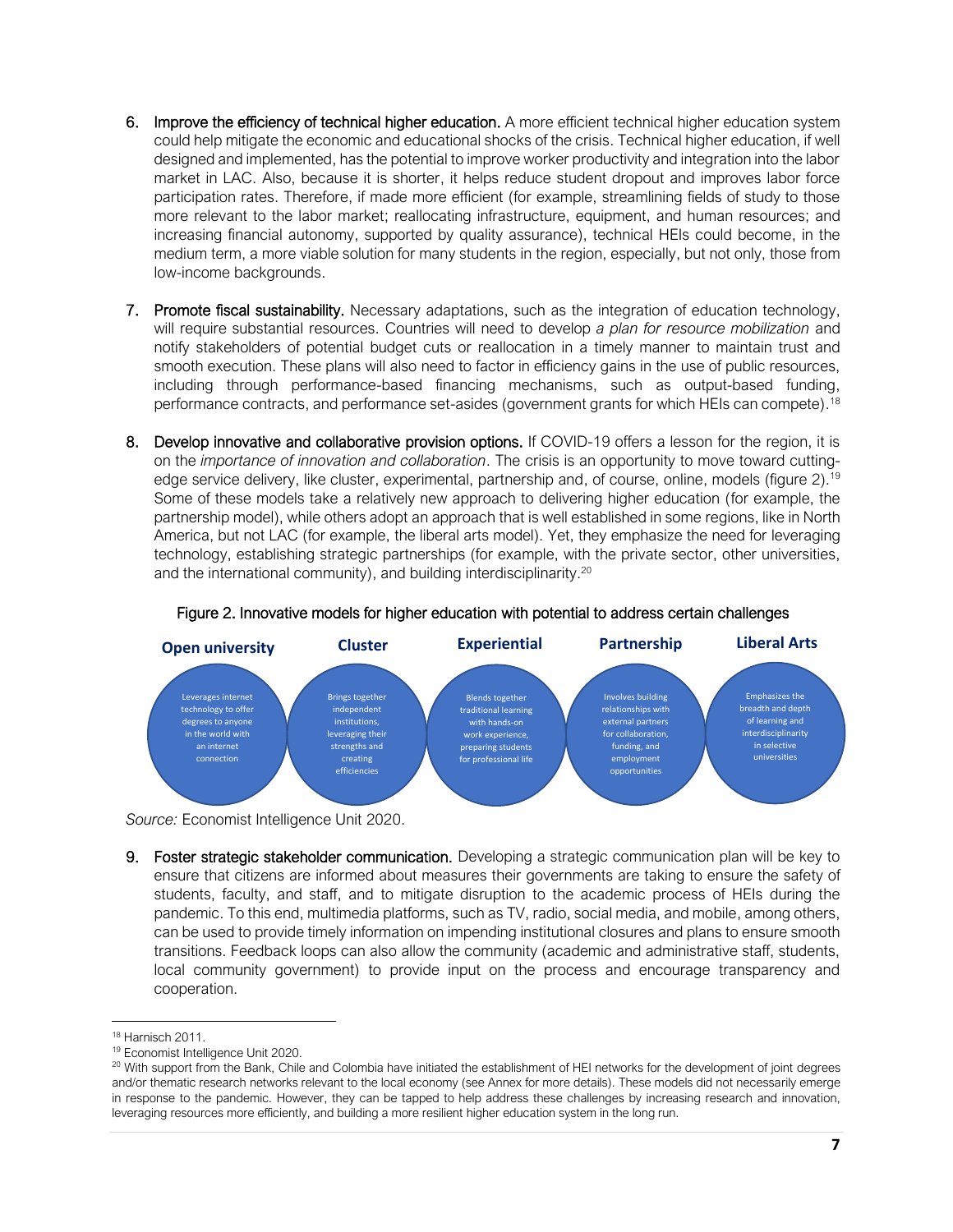# Annex: Current and planned activities under World Bank-supported higher education projects

| Country/Activity                                                                                             | Supporting<br>alternate<br>modes for | <b>Building</b><br>teacher<br>capability/skills                     | R&D/innovation                                                                                                                                                                                                                                                                                                                                                                                                                                                                                                                                                                                                                          | Equity                                                                                                                                                                                                                                                                                                                                                                                                                                                                                                                                                                          | Other                                                                                                                                                                                                                                                                                                                                      |
|--------------------------------------------------------------------------------------------------------------|--------------------------------------|---------------------------------------------------------------------|-----------------------------------------------------------------------------------------------------------------------------------------------------------------------------------------------------------------------------------------------------------------------------------------------------------------------------------------------------------------------------------------------------------------------------------------------------------------------------------------------------------------------------------------------------------------------------------------------------------------------------------------|---------------------------------------------------------------------------------------------------------------------------------------------------------------------------------------------------------------------------------------------------------------------------------------------------------------------------------------------------------------------------------------------------------------------------------------------------------------------------------------------------------------------------------------------------------------------------------|--------------------------------------------------------------------------------------------------------------------------------------------------------------------------------------------------------------------------------------------------------------------------------------------------------------------------------------------|
|                                                                                                              | education<br>delivery                |                                                                     |                                                                                                                                                                                                                                                                                                                                                                                                                                                                                                                                                                                                                                         |                                                                                                                                                                                                                                                                                                                                                                                                                                                                                                                                                                                 |                                                                                                                                                                                                                                                                                                                                            |
| Argentina:<br><b>Improving Social</b><br>Inclusion in<br>Secondary and<br><b>Higher Education</b><br>Project |                                      |                                                                     | Supports the<br>design and<br>implementation of<br>an action plan to<br>overcome non-<br>financial barriers for<br>education<br>progression and<br>completion through<br>different<br>mechanisms.<br>Among them:<br>i) TA to develop<br>online modules to:<br>(a) close academic<br>gaps in specific<br>subjects or areas<br>as identified by the<br>diagnosis; (b)<br>develop specific<br>socioemotional<br>skills, and increase<br>students motivation<br>and belonging; (c)<br>different<br>interventions to<br>close information<br>gaps (e.g.,<br>information on<br>returns to<br>education and<br>alternative career<br>options). | Supports the<br><b>PROGRESAR</b><br>Scholarship<br>program for 18 to<br>24-year-old<br>vulnerable students<br>in all education<br>levels, including<br>university and non-<br>university tertiary<br>by: i) improving the<br>targeting,<br>management,<br>monitoring and<br>efficiency of the<br>program; ii)<br>ensuring that HEIs<br>submit academic<br>certification for<br>scholarship<br>applicants on time;<br>iii) improving the<br>progression of<br>students in their<br>careers and the<br>effectiveness of<br>strategic career<br>incentives in higher<br>education. | Instrument: this is the<br>first PforR in Argentina.<br>The instrument<br>provides clear<br>incentives for a<br>government program<br>to achieve concrete<br>results and allows<br>dialogue during<br>implementation to<br>focus on institutional<br>strengthening and<br>capacity-building<br>within the<br>implementing<br>institutions. |
| Colombia:<br>Access and<br>Quality in Higher<br><b>Education Project</b>                                     |                                      | Supports<br>advanced<br>degrees for<br>teachers and<br>researchers. | Supports alliances<br>of several<br>universities for<br>large research<br>projects. The topics<br>of the projects are<br>health, the<br>bioeconomy, and<br>the social fabric, all<br>of which are<br>relevant for the<br>current context.<br>Adjusts the<br>objectives of the<br>research projects                                                                                                                                                                                                                                                                                                                                      | The student loan<br>component<br>supports students<br>from low<br>socioeconomic<br>characteristics to<br>access education.<br>As a response to<br>the crisis, student<br>loans will be given<br>at zero real interest<br>rate and without<br>the need of a<br>guarantor.<br>Discussions on                                                                                                                                                                                                                                                                                      |                                                                                                                                                                                                                                                                                                                                            |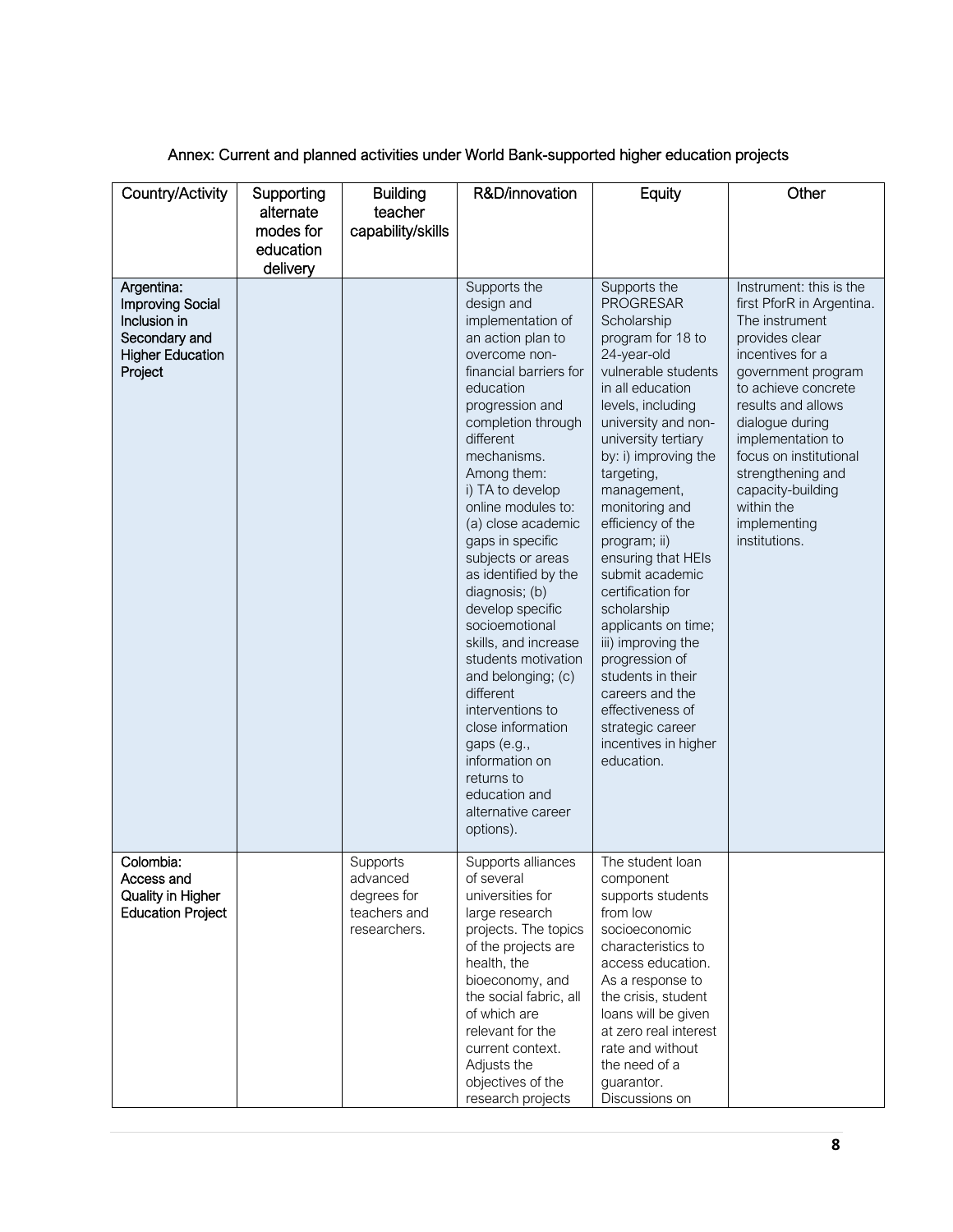|                                                                                                                     |                                                                                                                                                              |                                                                                                                                                                 | to make them even<br>more relevant for<br>the current context<br>is under discussion.                                                                                                                                                                | possible scale-ups<br>are also ongoing.                                                                                                                                                                                                                                                                                                                                                                      |                                                                                                                                                                                                                                                                                       |
|---------------------------------------------------------------------------------------------------------------------|--------------------------------------------------------------------------------------------------------------------------------------------------------------|-----------------------------------------------------------------------------------------------------------------------------------------------------------------|------------------------------------------------------------------------------------------------------------------------------------------------------------------------------------------------------------------------------------------------------|--------------------------------------------------------------------------------------------------------------------------------------------------------------------------------------------------------------------------------------------------------------------------------------------------------------------------------------------------------------------------------------------------------------|---------------------------------------------------------------------------------------------------------------------------------------------------------------------------------------------------------------------------------------------------------------------------------------|
| Chile:<br>Strengthening of<br><b>State Universities</b><br>Project                                                  |                                                                                                                                                              | Supports<br>increasing the<br>share of<br>teachers with a<br>PhD in state<br>universities (as<br>percentage of<br>total teachers).                              | Supports (a) the<br>establishment of<br>networks in priority<br>areas of common<br>interest for the<br>development of<br>joint degrees; and<br>(b) the<br>establishment of<br>thematic research<br>networks (in areas<br>such as climate<br>change). | Supports the<br>development of<br>quality standards<br>(and their<br>monitoring) for<br>service delivery of<br>remedial programs<br>to prevent first-year<br>dropouts. This<br>program will likely<br>benefit students<br>with the largest<br>university readiness<br>gaps.                                                                                                                                  | Supports the<br>preparation and<br>implementation of 10-<br>year institutional<br>strengthening<br>development plans for<br>all state universities.                                                                                                                                   |
| Ecuador:<br>Transformation of<br>the Tertiary<br><b>Technical and</b><br>Technological<br><b>Institutes Project</b> | Supports<br>computer-<br>assisted<br>student<br>remediation in<br>mathematics<br>for first-year<br>students in<br>technical and<br>technological<br>careers. | Supports in-<br>service teacher<br>training<br>(pedagogical<br>and vocational)<br>for up to 600<br>teachers in<br>technical and<br>technological<br>institutes. | Supports the<br>purchase of R&D<br>equipment as part<br>of an overall effort<br>to equip<br>laboratories in<br>technical institutes.<br>These labs aim to<br>enhance and<br>promote research<br>in the subsystem.                                    | Supports<br>standardized<br>testing to assess<br>the level of "core<br>learning"<br>competences for<br>first-year students<br>(communications,<br>analysis of<br>information, and<br>problem<br>resolution). The<br>referred test will<br>help identify<br>students with the<br>largest gaps in<br>such skills (which<br>have high risks of<br>dropout) in order to<br>develop targeted<br>remedial actions. | Supports the<br>development of a more<br>transparent and<br>efficient system to<br>finance technical and<br>technological<br>institutes. The project<br>also supports the<br>development of<br>student tracer systems<br>to monitor graduates'<br>labor outcomes after<br>graduation. |